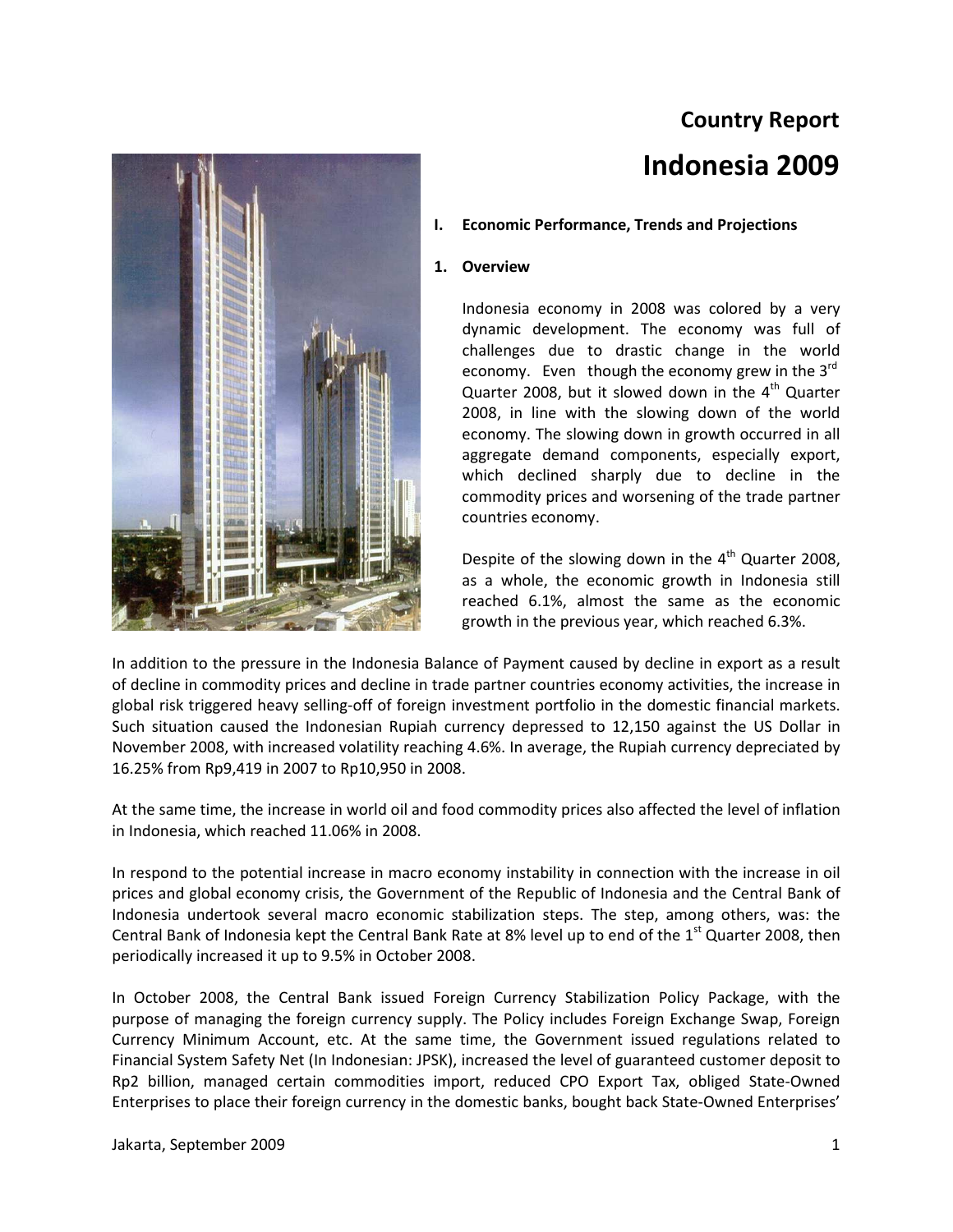shares and Government Bond (SUN) to avoid sharp price decline on the Exchange, and temporarily prohibited securities short-selling, etc.

Entering 2009, in addition to the still felt impact from the world economy crisis, other factor that influenced the national economy was the General Elections which was participated by 44 parties in 2 rounds: the Parliamentary Election on 9 April 2009 and the Presidential Election on 8 July 2009. According to the Central Statistics Bureau, the cumulative GDP in the 1<sup>st</sup> Semester 2009 reached 4.2%. In the  $2^{nd}$  Quarter 2009, the quarterly GDP rate marked positive 2.3%, and year-on-year, it reached 4.2%, or exceeding original expectation of 3.7%. This shows that Indonesia was among the few countries with a positive GDP growth. In 2009, both the Government and the business community projected Indonesia economy grow at 4.3%.

#### **2. Saving and Investment**

In the banking industry, up to May 2009, the total assets reached Rp2,309.8 trillion, slightly decrease compared to Rp2,310.6 trillion as at end of 2008. Meanwhile, on the funding side, the Third Party Fund absorbed by the banking industry up to end of May 2009 reached Rp1,783.6 trillion, increase compared to Rp1,753.3 trillion as at end of 2008. Total credit channeled up to May 2009 reached Rp1,339.2 trillion, decrease compared to Rp1,353.6 trillion as at end of 2008. Non-performing loan up to May 2009 reached Rp63.1 trillion, or 4.7% of total loan. Profit up to May 2009 reached Rp26.2 trillion. Loan to Deposit Ratio as calculated from channeled Credit against Loan-able Fund reached over 70% for the past three years.

| Year                               | 2007     | 2008     | 2009 (up May-09) |
|------------------------------------|----------|----------|------------------|
| <b>Fund - IDR Trillion</b>         | 1,680.20 | 1,939.20 | 1,949.20         |
| Loan Obligation                    | 14.30    | 12.90    | 10.40            |
| <b>Issued Securities</b>           | 17.30    | 14.30    | 15.30            |
| Third Party Fund                   | 1,510.70 | 1,753.30 | 1,783.60         |
| Money Market Borrowing             | 137.80   | 158.60   | 139.90           |
| Loan-able Fund - IDR Trillion      | 1,480.10 | 1,824.30 | 1,848.64         |
| <b>BI Certificate</b>              | 203.90   | 166.50   | 195.40           |
| <b>Other Securities</b>            | 85.20    | 83.70    | 73.60            |
| Money Market Lending               | 139.80   | 213.80   | 223.80           |
| Equity Participation               | 5.60     | 6.60     | 6.90             |
| Credits                            | 1,045.70 | 1,353.60 | 1,339.20         |
| <b>Asset - IDR Trillion</b>        | 1,986.50 | 2,310.60 | 2,309.80         |
| <b>Capital - IDR Trillion</b>      | 193.70   | 219.20   | 319.40           |
| Performance                        |          |          |                  |
| Non Performing Loan                |          |          |                  |
| <b>Amount - IDR Trillion</b><br>a. | 48.60    | 50.90    | 63.10            |
| NPL Ratio to Credits - %<br>b.     | 4.60     | 3.80     | 4.70             |
| Profit (Loss)                      | 49.86    | 48.10    | 26.20            |
| Net Interest Margin                | 8.90     | 10.80    | 10.80            |
| Loan to Deposit Ratio - %          | 70.65    | 74.20    | 72.44            |
| <b>Number of Banks</b>             | 130      | 124      | 122              |

Overall, the banking industry in Indonesia is portrayed as follows: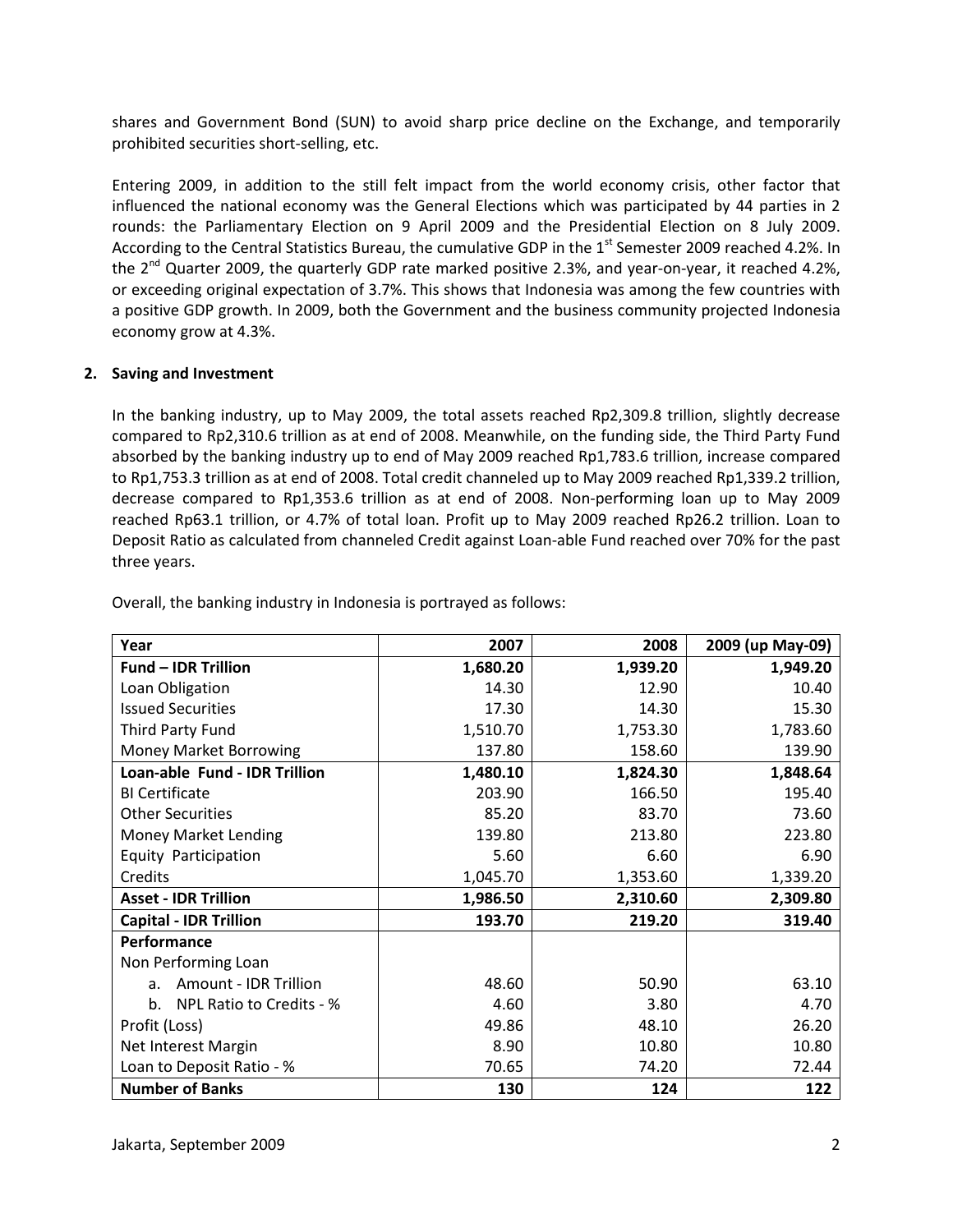Although it experienced slow-down in the  $2^{nd}$  Semester 2008, the investment growth for overall 2008 still reached 12.6% year-on-year, increase compared to the previous year. The increase was mainly due to response on the increase in export commodity prices up to the first half 2008. Based on the components, the investment growth in 2008 was mainly due to non-property investment which grew 28.9% year-on-year, increased sharply compared to growth in 2007. Meanwhile, property investment recorded at 7.6% year-on-year, decrease compared to the previous year. The high investment growth realization during January to November 2008 was dominated by growth in the Foreign Investment, as opposed to the Domestic Investment which slowed down. The biggest share on Foreign Investment realization was absorbed by transportation and telecommunication sectors, while the Domestic Investment realization mostly was directed to processing industry.

Entering 2009, export and import experienced contraction at -19.1% and -24.1% respectively.

|                               | 2008  |                |       |         | 2009           |  |
|-------------------------------|-------|----------------|-------|---------|----------------|--|
|                               | Q1    | Q <sub>2</sub> | Q3    | Q4      | Q <sub>1</sub> |  |
| <b>Household Consumption</b>  | 5.67  | 5.52           | 5.33  | 4.84    | 5.84           |  |
| <b>Government Consumption</b> | 3.62  | 5.26           | 14.06 | 16.35   | 19.35          |  |
| Investment                    | 13.73 | 12.01          | 12.15 | 9.14    | 3.51           |  |
| Export                        | 13.64 | 12.36          | 10.63 | 1.82    | $-19.1$        |  |
| Import                        | 17.99 | 16.11          | 10.97 | $-3.53$ | $-24.1$        |  |
| <b>Economy Growth</b>         | 6.25  | 6.24           | 6.4   | 5.18    | 4.37           |  |

**Economic Growth and Its Components in %** 

|      | <b>Domestic Direct Investment</b> |                    |         | <b>Foreign Direct Investment</b> |
|------|-----------------------------------|--------------------|---------|----------------------------------|
| Year | Project                           | Value              | Project | Value                            |
|      |                                   | <b>IDR Billion</b> |         | <b>USD Million</b>               |
| 2005 | 215                               | 30,724.2           | 907     | 8,911.0                          |
| 2006 | 162                               | 20,649.0           | 869     | 5,991.7                          |
| 2007 | 159                               | 34,878.7           | 982     | 10,341.4                         |
| 2008 | 239                               | 20,363.4           | 1,138   | 14,871.4                         |
| 2009 | 29                                | 2,628.3            | 176     | 1,970.9                          |

#### **3. Trends in Inflation and Interest Rate**

Entering 2009, the inflation rate continuously decreased from 11.06% year-on-year at the end of 2008 to 9.17% in January 2009 and 2.71% in July 2009. Within the Inflation Targeting Framework (ITF), the Central Bank of Indonesia, in an effort to reduce inflation, and at the same time to stimulate the decrease in the banking interest rate, to push investment climate in Indonesia, consistently has cut the interest rate, from 9.25% at the end of 2008 to 8.75% in January 2009 and 6.50% in August 2009.

However, in order to defend the fund at the safety net level, so that the interest cut did not result in heavy funds movement, the effort of the Central Bank has not been successful to reduce the credit interest rate, which still stood at 13% in August 2009.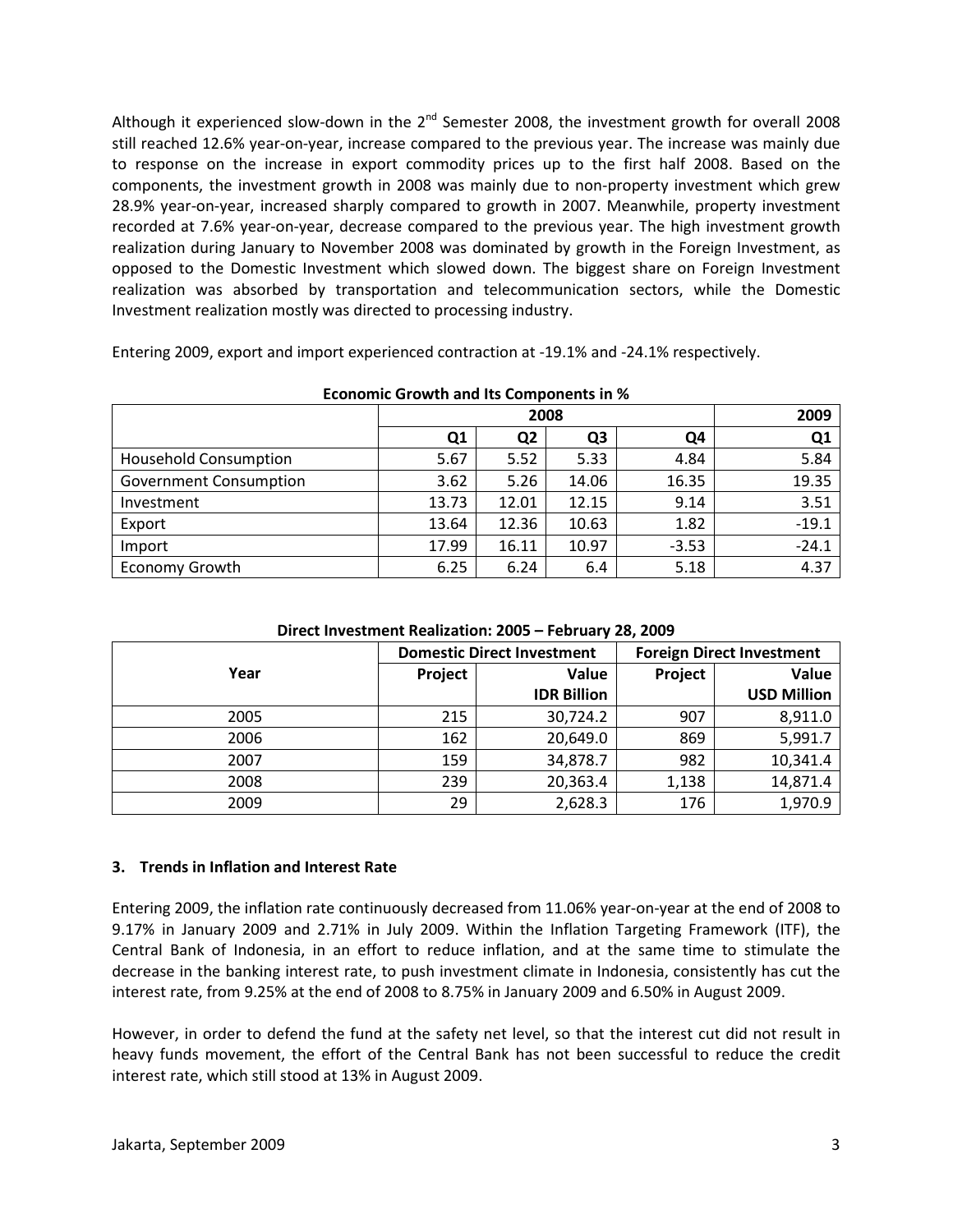

Overall, the inflation and interest rates in Indonesia are shown as follows:

### **4. Other Economic Indicators**

| Indicator                              | 2007   | 2008   | <b>June 2009</b> |
|----------------------------------------|--------|--------|------------------|
| Population - Million                   | 225.6  | 228.5  | 231.4            |
| GDP Growth Rate - %                    | 6.3    | 6.1    | 4.2              |
| Export - USD Billion                   | 118.01 | 139.29 | 50.02            |
| Import - USD Billion                   | 85.26  | 115.98 | 41.40            |
| Surplus - USD Billion                  | 32.75  | 23.31  | 8.62             |
| Exchange Rate (IDR/USD)                | 9,419  | 10,950 | 10,225           |
| Foreign Exchange Reserve - USD Billion | 56.9   | 51.6   | 57.6             |
| Unemployment Rate - %                  | 11.10  | 9.11   | n/a              |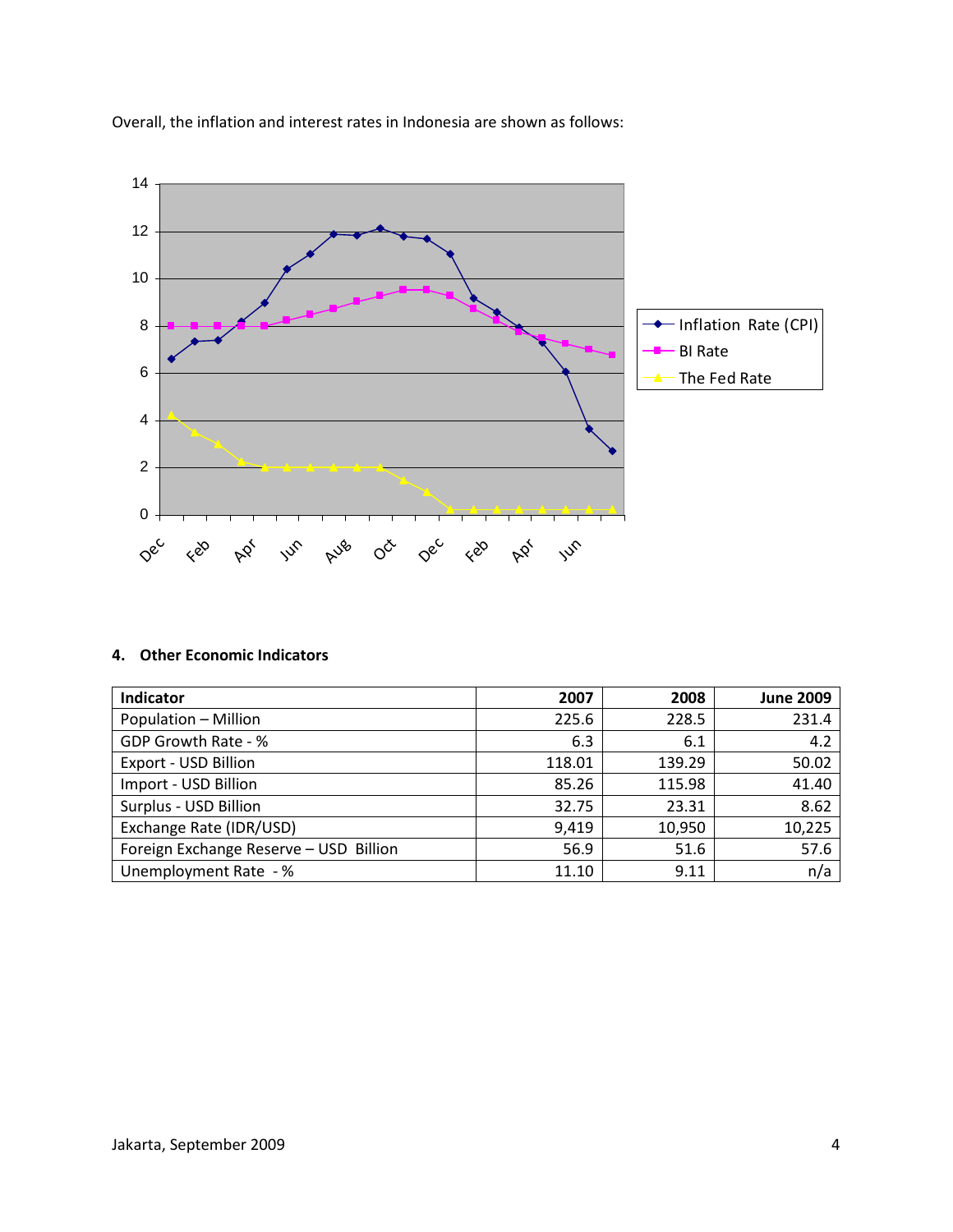### **II. Capital Market Performance, Trends and Projections**

The Indonesian capital markets experienced heavy impact in 2008 due to world economy and financial crisis. The movement and relocation of capital from investors in a big and simultaneous way resulted in the decline in shares prices and composite index on the Indonesia Stock Exchange.

After reaching its peak at 2,830.26 early January 2008, the Indonesia Stock Exchange Composite Price Index (IHSG) continued to decline to 1,355.408 at the close of 2008, a decrease of 50.6% compared to 2,745.826 at the close of 2007. The IDX market capitalization shrank by 45.9% from Rp1,988.33 trillion at the end of 2007 to Rp1,076.49 trillion at the end of 2008. The Mutual Fund industry also suffered the impact. The Net Asset Value of the Mutual Fund industry declined 19.7% from Rp92.19 trillion in as at end of 2007 to Rp74.06 trillion as at end of 2008.

Entering 2009, the recovery of the Indonesia economy was marked by the IHSG performance and the increase in shares transaction value on the Indonesia Stock Exchange. The signs of the economic recovery started in April 2009, when the IHSG reached 1,722.766 or increased significantly compared to 1,332.667 in January 2009. The average trading value increased from Rp1.65 trillion in January 2009 to Rp3.97 trillion in April 2009. Up to August 2009, the average trading value on the Exchange has reached Rp4.07 trillion, matching the average trading value Rp4.27 trillion in 2007 and Rp4.44 trillion in 2008. The market capitalization also increased. While the market capitalization reached Rp1,988.33 trillion in 2007 and decreased to Rp1,076.49 trillion in 2008 (lower than Rp1,249.07 trillion in 2006!), it increased back to Rp1,847.63 trillion in August 2009.

Similar to the stock markets, the performance of bond markets, both corporate bonds and Government Bond improved. The outstanding corporate bonds in the market reached Rp79.06 trillion in 2007; it decreased to Rp73.01 trillion in 2008, and increased back to Rp79.59 trillion in August 2009. The outstanding Government Bond (SUN) in the market reached Rp477.75 trillion in 2007; it increased to Rp525.69 trillion in 2008, and increased further to Rp564.78 trillion in August 2009.

The Mutual Fund industry also experienced recovery and it even surpassed the previous years' performance. The NAV reached Rp92.19 trillion in 2007; while it decreased to Rp74.07 trillion in 2008, it reached Rp95.42 trillion in August 2009. This is the highest level in 4 years since the massive redemption in the Mutual Fund industry due to rule adjustment by the Regulator that obliged Investment Managers to compute NAV with marked-to-market method.

Overall, the picture of Indonesia capital markets is shown as follows:

|                                            | 2007      | 2008      | August 2009 |
|--------------------------------------------|-----------|-----------|-------------|
| <b>Total Trading Value - IDR Billion</b>   | 1,050,154 | 1,064,528 | 666,521     |
| Average Trading Value/Day - IDR Billion    | 4,269     | 4,436     | 4,070       |
| Composite Index                            |           |           |             |
| High                                       | 2,810.962 | 2,830.263 | 2,399.276   |
| Low                                        | 1,678.044 | 1,111.390 | 1,256.109   |
| Close                                      | 2,745.826 | 1,355.408 | 2,341.537   |
| Listed Issuers                             | 383       | 396       | 401         |
| <b>Market Capitalization - IDR Billion</b> | 1,988,326 | 1,076,491 | 1,847,633   |

#### **Stock Market**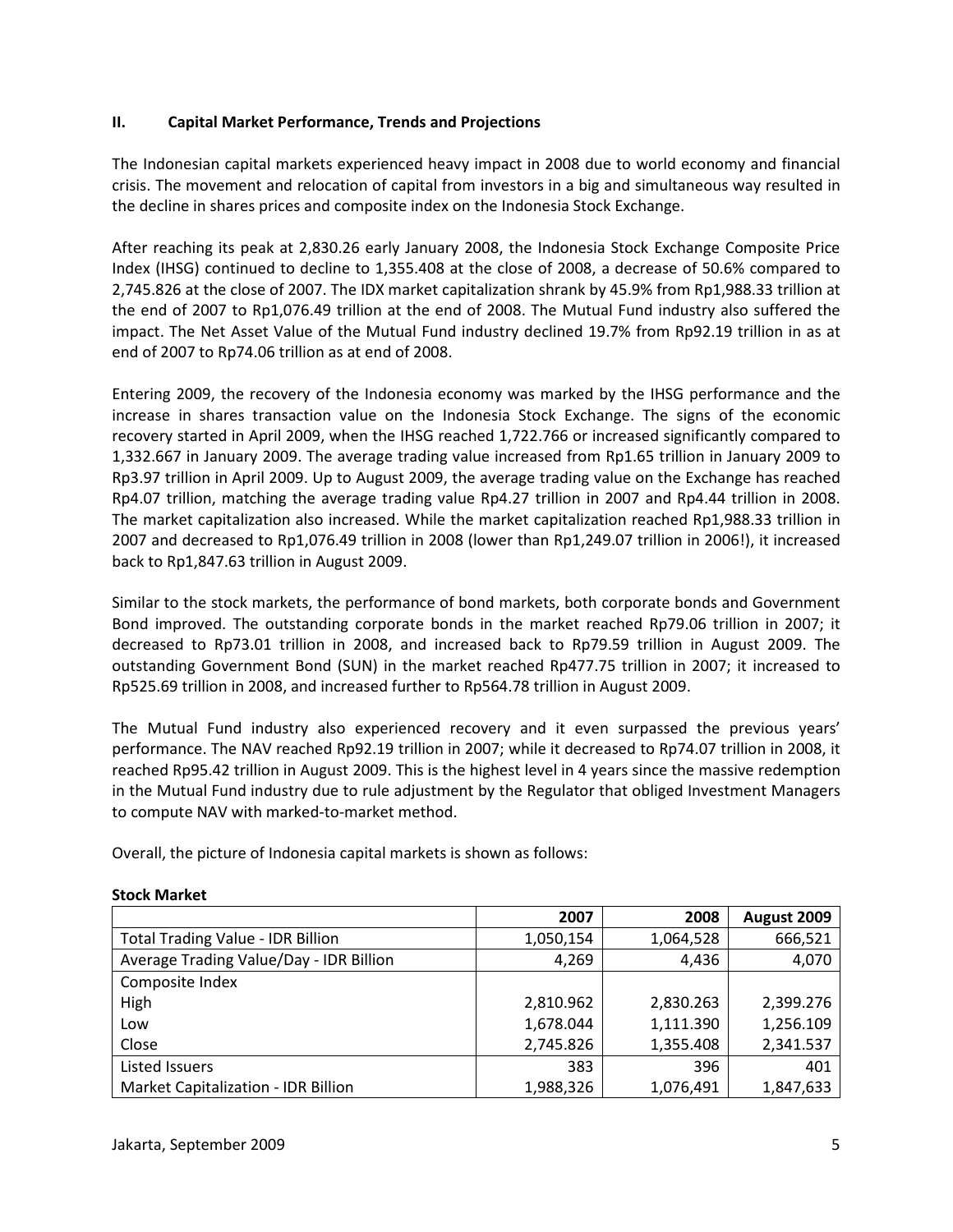| <b>Stock Market</b>                      | <b>Dec-08</b> | Jan-09   | Apr-09   | <b>Aug-09</b> |
|------------------------------------------|---------------|----------|----------|---------------|
| Average Trading Value/Day - IDR Trillion | 1.84          | 1.65     | 3.97     | 4.07          |
| Composite Index                          | 1.355.41      | 1.332.67 | 1.722.77 | 2,341.54      |
| Market Capitalization - IDR Trillion     | 1.076.49      | 1.071.53 | 1,370.39 | 1,847.63      |

| <b>Stock Market</b>                              | 2007    | 2008    | August 2009 |
|--------------------------------------------------|---------|---------|-------------|
| <b>Total Trading Value - IDR Trillion</b>        | 1,050.2 | 1,064.5 | 666.5       |
| Average Trading Value/Day - IDR Trillion         | 4.27    | 4.44    | 4.07        |
| Total Trading Value [Buy + Sell] - IDR Trillion  | 2,100.4 | 2,129.0 | 1,333.0     |
| Local                                            | 1,244.4 | 1,163.5 | 773.3       |
| Foreign                                          | 856.0   | 965.5   | 559.7       |
| Local %                                          | 59.25   | 54.65   | 58.01       |
| Foreign %                                        | 40.75   | 45.35   | 41.99       |
| <b>Number of Securities Firms</b>                | 122     | 121     | 119         |
| Local                                            | 99      | 98      | 96          |
| Foreign                                          | 23      | 23      | 23          |
| Top-20 Trading Value [Buy + Sell] - IDR Trillion | 1,244.5 | 1,326.9 | 775.8       |
| Local                                            | 531.7   | 499.0   | 316.3       |
| Foreign                                          | 712.8   | 827.9   | 459.5       |
| Top-20 % of Total Trading Value                  | 59.25   | 62.33   | 58.20       |
| Local                                            | 42.73   | 37.61   | 40.77       |
| Foreign                                          | 57.27   | 62.39   | 59.23       |
| <b>Top-20 Securities Firms</b>                   | 20      | 20      | 20          |
| Local                                            | 10      | 9       | 9           |
| Foreign                                          | 10      | 11      | 11          |

#### **Bond Market**

|                                             | 2007         | 2008       | August 2009 |
|---------------------------------------------|--------------|------------|-------------|
| <b>Corporate Bond</b>                       |              |            |             |
| <b>Issuers</b>                              | 102          | 90         | 86          |
| Bond Issued Value - IDR Billion             | 30,200.00    | 12,858.50  | 17,438.00   |
| <b>Outstanding Value - IDR Billion</b>      | 79,063.11    | 73,009.62  | 79,588.19   |
| Trading Value reported to IDX - IDR Billion | 68,578.75    | 53,180.58  | 23,375.67   |
| Average Trading Value/Day - IDR Billion     | 278.78       | 221.59     | 144.29      |
| <b>Government Bond</b>                      |              |            |             |
| <b>Outstanding Value - IDR Billion</b>      | 477,746.56   | 525,694.73 | 564,775.89  |
| Trading Value reported to IDX - IDR Billion | 1,074,812.17 | 953,165.39 | 489,059.85  |
| Average Trading Value/Day - IDR Billion     | 4,389.16     | 3,971.48   | 3,018.89    |

## **Exchange-Traded Fund**

|                                         | 2007  | 2008   | August 2009 |
|-----------------------------------------|-------|--------|-------------|
| Trading Value - IDR Million             | 10.88 | 100.84 | 1.68        |
| Average Trading Value/Day - IDR Million |       | 0.42   | 0.01        |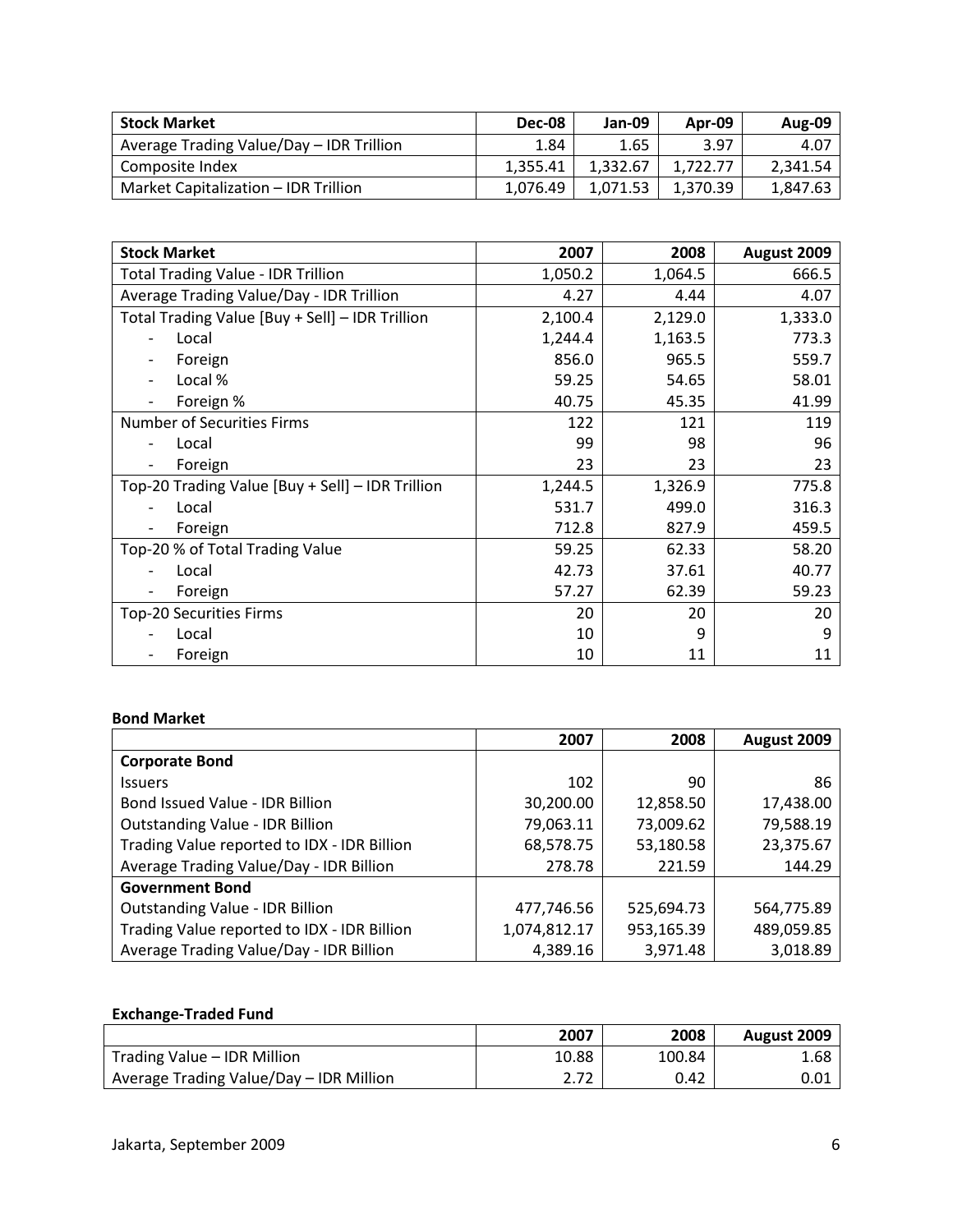| <b>Mutual Fund</b>        |          |          |             |
|---------------------------|----------|----------|-------------|
|                           | 2007     | 2008     | August 2009 |
| <b>Total Mutual Funds</b> | 473      | 567      | 575         |
| Total Investors           | 325,224  | 352.429  | 356,783     |
| NAV - IDR Billion         | 92,190.6 | 74,065.8 | 95,420.3    |

#### **III. Major Market and Regulatory Developments, and Prospects for the Securities Industry**

As a result of the sharp decline in the capital markets, many securities firms experienced losses and difficulties in liquidity, as reflected in the significant drop in the daily Adjusted Net Working Capital. A number of frauds related to misuse of clients' securities and funds were uncovered.

Early 2009, Indonesia capital markets saw one of its largest retail securities firm experienced serious problem due to misuse of clients assets by the securities firm's owner. This was a major blow to the investor confidence in the securities industry. **Client Asset Protection** hence becomes the main theme of the regulatory focus in 2009.

In respond to the situation, the Indonesia Clearing and Guarantee Corporation (KPEI) has strengthened its risk management through **Trading Limit** close monitoring, and has applied prudent discretion in granting trading limit to securities firms from time to time.

Earlier in 2008, the Indonesia Central Securities Depository (KSEI) has developed a facility, namely **Investor Area**, to facilitate investors to check and monitor their securities position. The Investor Area was launched in June 2009. Since the launch, there are only a small number of investors (5,000 out of 350,000 registered investors) who have accessed the System. Hence, more efforts are still required to socialize the Investor Area to the investors and the general public. The Association of Indonesian Securities Companies (APEI) is working closely with KSEI in the socialization efforts, through routine seminars and public announcements.

APEI has also submitted a draft proposal to the Regulator, recommending development of a **system that will allow investors to check and monitor the funds** that they place with the securities firms. This System is similar to Investor Area that has been developed for securities checking and monitoring. One of the appointed Payment Banks is currently developing the System. Ideally, eventually, KSEI, which is currently administering/keeping securities, is expected to function fully to administer/keep funds as well, so both securities and funds can be placed in Securities Account/Sub-Account maintained with KSEI.

APEI has also proposed a standard **Account Opening Form** that complies with **Know-Your-Client** rules issued by the Capital Markets and Financial Institutions Supervisory Agency (Bapepam-LK) and the Indonesian Financial Transactions Reports and Analysis Centre (PPATK). This is important to assist in the client due diligence process. It also facilitates audits by the Regulators, as there will be uniformity across the industry as to what information is required in the Account Opening Form. Admittedly, different information requirements by different securities firms have been "blamed" to be one of the factors behind the lacking of the implementation of the **Anti-Money Laundering** regime in the securities industry in Indonesia.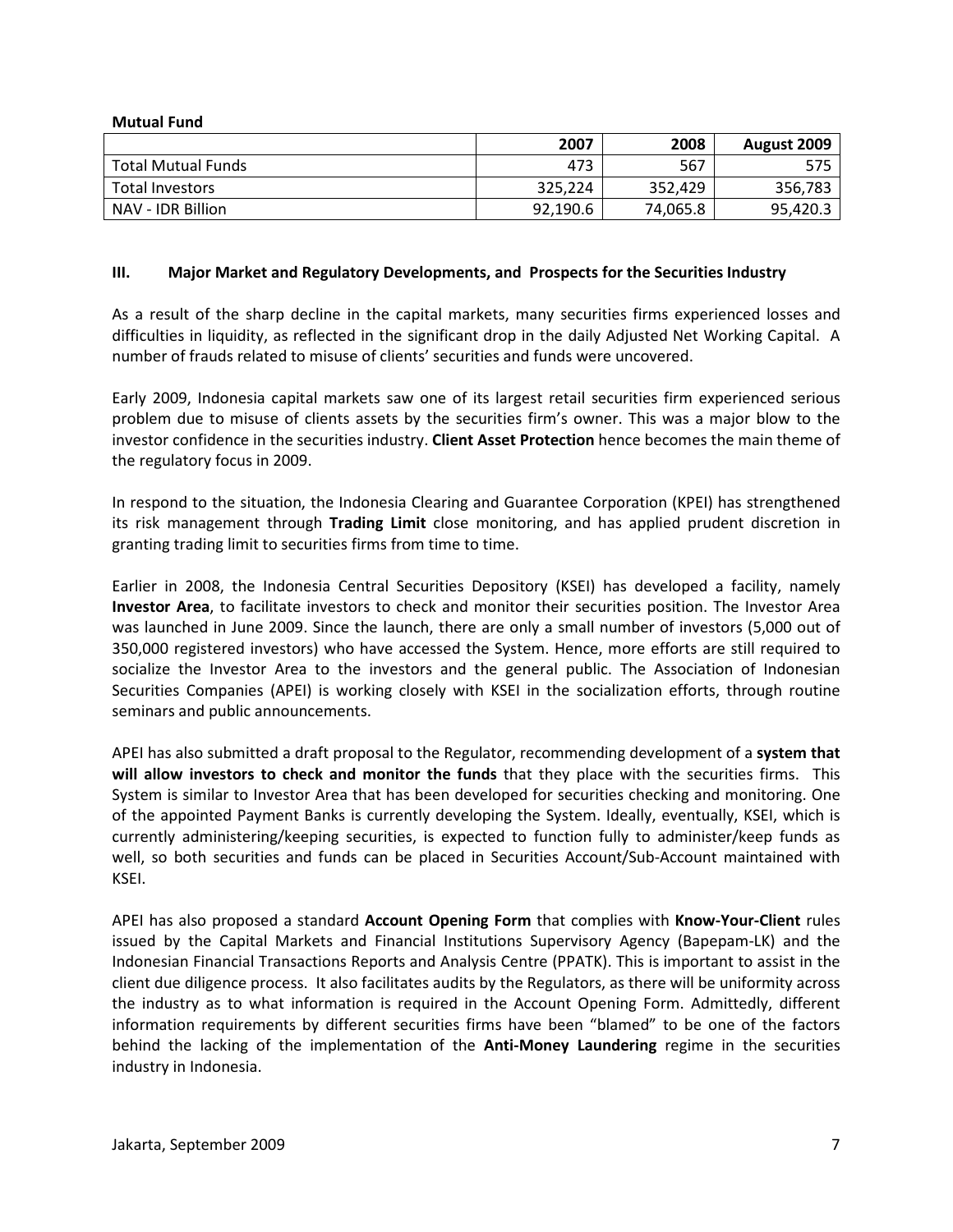The Regulator is currently also looking into the possibility to implement **Single Investor ID**, with direct interface from front (Exchange) to end (Clearing and Settlement), which eventually will allow **Straight-Through Processing**.

At the same time, the Indonesia Stock Exchange (IDX) is working on the initiative to develop **Investor Protection Fund** for the industry. The main open issue, among others, is how to finance the Fund. APEI, while welcoming the initiative very much, is of the opinion that, one way to finance the Fund is, a fraction of the transaction levy that is paid to the Exchange is channeled as a routine contribution to the Fund. APEI is hopeful that the initiative will not create extra financial burden to the securities firms.

Recently, in the 2<sup>nd</sup> Semester of 2009, APEI and IDX have launched **Client/Employee Database** facility that allows securities firms to enter information on clients and/or employees with whom they are encountering (legal, financial, disciplinary, etc.) issues. In view of the legal exposure, APEI are still discussing with the IDX as to the ownership and the operations of the System.

Post the Jakarta Stock Exchange and the Surabaya Stock Exchange merger at the end of 2007, the new Exchange - Indonesia Stock Exchange - has been focusing it resources to develop more products and to efficient its trading platform. Remote trading has been successfully implemented. The System allows orders entry by remote terminals, on-shore and/or off-shore. This is almost similar to "**Direct Market Access**", except that IDX still requires the trading server to be kept on-shore with licensed Members of the IDX.

After a sharp decline in the average trading value in the  $4<sup>th</sup>$  Quarter 2008 and the  $1<sup>st</sup>$  Quarter 2009, the IDX average trading value started to pick up significantly in the  $2^{nd}$  Quarter 2009. In 2009, the IDX trading activities are heavily dominated by securities firms, mainly local houses, via **On-line Trading**. Local houses with on-line trading facility started to color Top-20 brokers on the IDX starting the  $2^{nd}$ Quarter 2009. The development of on-line trading also promotes the number of domestic investors, which currently recorded at 350 thousand [0.15%!] as opposed to total population of 230 million.

In the 2<sup>nd</sup> Quarter 2009, the IDX issued the long-waited revised Margin Trading and Short-Selling regulations. As with the rest of the world, short-selling, which was "blamed" as the main contributor to the decline in the stock market in 2008, was also temporarily suspended in the  $4<sup>th</sup>$  Quarter 2008. While there has been relatively no major issue with the implementation of the revised short-selling regulation, APEI have been working closely with the IDX and the Regulator to further refine the Margin Trading regulation for an ideal and prudent margin-able shares list.

KPEI also is pushing ahead with the **Securities Lending and Borrowing** initiative. Currently, the Securities Lending and Borrowing facility as provided/managed by KPEI is mainly used for handling failures in securities settlement. With the covered short-selling regulation in place, more business transactions related to Securities Lending and Borrowing is expected.

In order to reduce the market risk and to increase efficiency, the Regulator has issued revised rules on **Underwriting**. The main feature, among others, is the revision on the Offering Period, from minimum 3 days to a period of 1 - 5 days. The  $1 - 5$  days Offering Period provides flexibility to reduce the Offering Period to only 1 day.